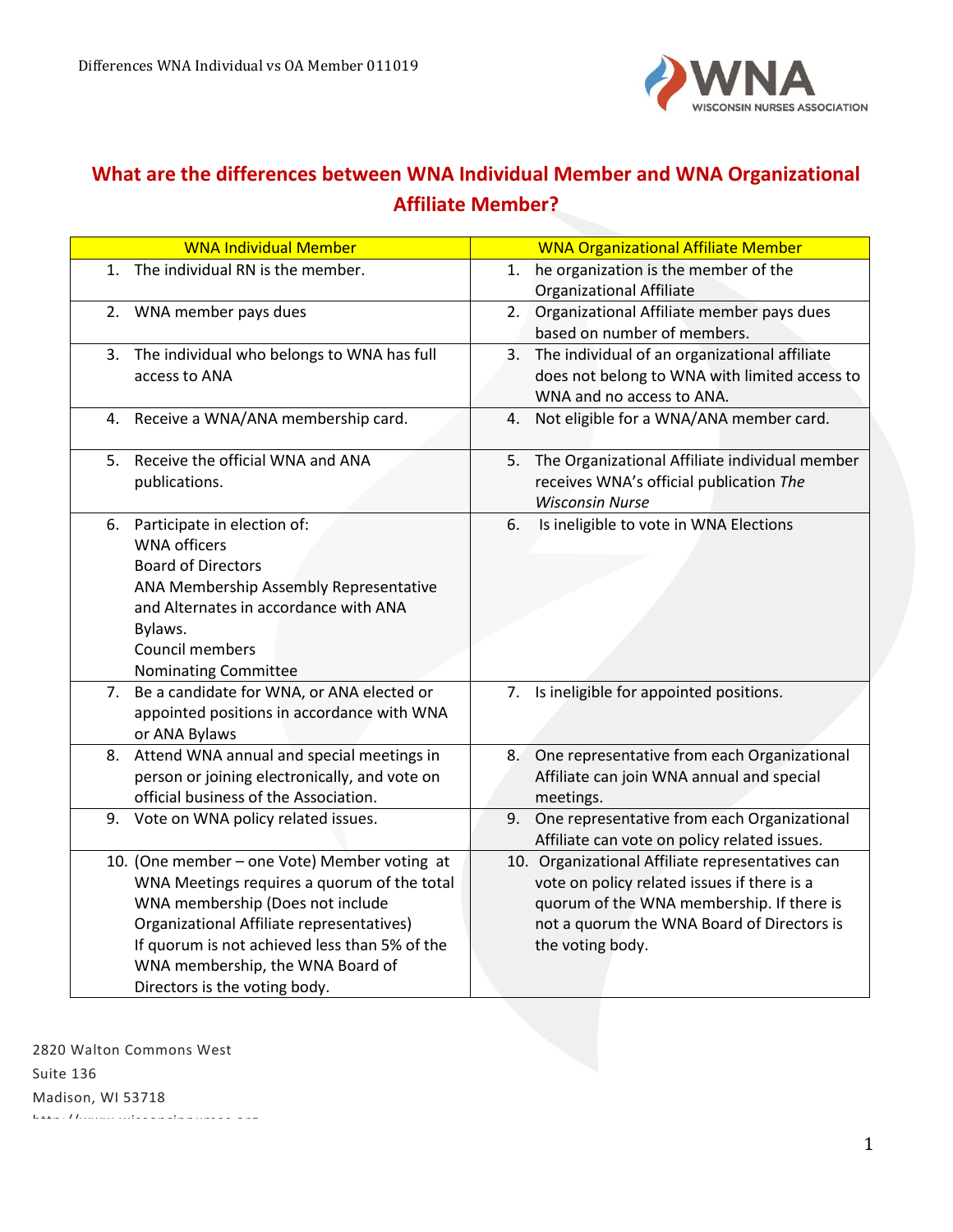| 11. (One member - one Vote) Member voting at<br>WNA Meetings requires a quorum of the total<br>WNA membership (Does not include<br>Organizational Affiliate representatives)<br>If quorum is not achieved less than 5% of the<br>WNA membership, the WNA Board of Directors<br>is the voting body. | 11. Organizational Affiliate representatives can<br>vote on policy related issues if there is a<br>quorum of the WNA membership. If there is<br>not a quorum the WNA Board of Directors is<br>the voting body. |
|----------------------------------------------------------------------------------------------------------------------------------------------------------------------------------------------------------------------------------------------------------------------------------------------------|----------------------------------------------------------------------------------------------------------------------------------------------------------------------------------------------------------------|
| 12. Vote on WNA governance related issues                                                                                                                                                                                                                                                          | 12. Ineligible for voting on WNA governance<br>related issues.                                                                                                                                                 |
| 13. Serve as a representative to the ANA<br>Membership Assembly meetings according to<br>ANA and WNA Bylaws                                                                                                                                                                                        | 13. Ineligible to serve as a representative to the<br>ANA Membership Assembly meetings<br>according to ANA and WNA Bylaws                                                                                      |
| 14. Participate in and attend ANA member-related<br>meetings, workgroups and other unrestricted<br>activities of ANA                                                                                                                                                                               | 14. Ineligible to participate in and attend ANA<br>member-related meetings as a WNA<br>workgroups and other unrestricted activities<br>of ANA as a member of an organizational<br>affiliate.                   |
| 15. Participate in and attend membership related<br>activities of WNA.                                                                                                                                                                                                                             | 15. Can be an invited participant in and attend<br>membership related activities of WNA if the<br>organizational affiliate were able to lend<br>support and expertise related to the activity.                 |
| 16. WNA President or designated Board of Director<br>is the chair of the WNA Organizational Affiliate.                                                                                                                                                                                             | 16. WNA President or designated Board of<br>Director is the chair of the WNA<br>Organizational Affiliate.                                                                                                      |
| 17. Volunteer to serve on Organizational Affiliate<br>focused workgroups, sub-committee or task<br>forces.                                                                                                                                                                                         | 17. Organizational Affiliate can sanction<br>workgroups, subcommittee or task forces<br>that are related to policies that are<br>harmonious to WNA.                                                            |
| 18. Hold membership in one or more WNA Mutual<br>Interest Groups (MIGs) if desired.                                                                                                                                                                                                                | 18. Ineligible to hold membership in one or<br>more WNA Mutual Interest Groups (MIGs) if<br>desired.                                                                                                           |
| 19. Be entitled to a fair hearing/due process before<br>any disciplinary action is taken.                                                                                                                                                                                                          | 19. Organizational Affiliate member to be<br>disqualified from membership in WNA<br>Organizational Affiliate.                                                                                                  |

## **What are the Differences between WNA Member Benefits and Proposed WNA Organizational Affiliate Member?**

| <b>WNA Individual Member</b>                    | <b>WNA Organizational Affiliate Member</b>       |
|-------------------------------------------------|--------------------------------------------------|
| Discount on all of educational offerings.<br>1. | May be eligible for special pricing at the       |
|                                                 | discretion of WNA.                               |
| 2. WNA provides the infrastructure via          | 2. WNA staff will provide the infrastructure for |
| employees for the administration of WNA         | twice a year meetings of the Organizational      |
| goals and activities and programmatic work.     | Affiliate and the appropriate workgroups         |